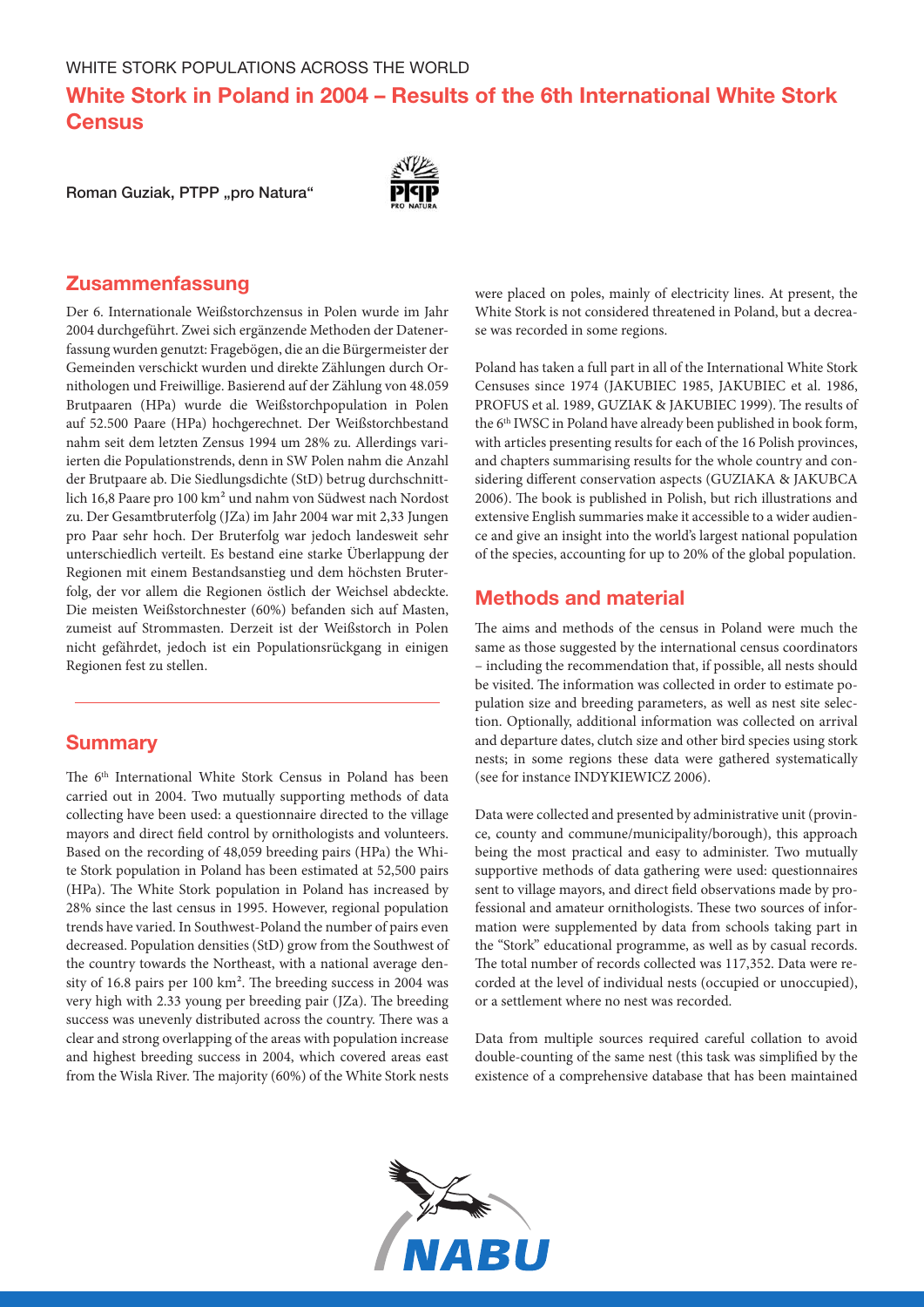since 1994 by the Polskie Towarzystwo Przyjaciól Przyrody "pro Natura" (PTPP). Centralisation of computerised data entry and analysis ensures standard methodologies, but has disadvantages including poor local knowledge. Changes such as the dynamic development of human settlements, changes to place-names, the introduction of street systems in villages where previously only house numbers had been used, as well as administrative reforms, all make the tracking of nest histories more difficult.

Population sizes had to be estimated for areas where data were not collected. This was done by extrapolation, assuming equal densities on adjacent surveyed and unsurveyed areas. The commune (comprised on average of around 20 settlements) was chosen as the basic unit for these calculations and no extrapolation was made below this level. Communes where data were available for less than 75% of settlements were considered insufficiently surveyed, and were not used as a basis for extrapolation. Extrapolations for counties were summed to produce estimates for Provinces, and thus the whole country. For counties where extrapolation gave lower numbers than those actually recorded, the observed number of pairs was used. Both observed and estimated numbers are presented in the tables.

Analysis of nest site selection was based on all nests, both occupied and unoccupied. Artificial platforms that had never been occupied by storks were excluded.

### **Results**

### Population size

After compiling data from different sources, 58,036 nests were recorded, of which 48,059 were occupied by pairs (Tab. 1). After extrapolation of data to account for areas with little or no survey coverage, the number of breeding pairs in Poland in 2004 was estimated to be 52,550 pairs (HPa), rounded to 52,500. Taking into account the possibility of a 5% error, the range was 49,900 – 55,100 HPa. To avoid the risk of overestimation, the probable range should be estimated at 49,900 - 52,550 HPa. The White Stork population in Poland has increased by 28% since the last census in 1995 (Fig. 1).

Numbers in individual provinces ranged from 577 pairs in Opolskie province to 10,226 pairs in Warmińsko-Mazurskie, equivalent to 1.1% and 19.5% of the Polish population respectively. These differences are a consequence of variable province size and uneven distribution of White Storks in Poland.

#### **Distribution**

In 2004, the White Stork was recorded across the whole of Poland, including highlands and valleys in the Carpathian and Sudety mountains. Breeding distribution was uneven, with forested areas avoided, especially in the north and west of Poland (Fig. 2). Concentrations of nests were observed in some larger river valleys (Noteć, Narew, Bug, Bzura, Wieprz, San, and the upper and middle Wisła). Concentrations were less obvious in the valleys of the Pilica, Warta and Barycz, while along the Odra such concentrations were virtually absent.

There was a clear regional difference on either side of the river Wisła. To the east of the Wisła, with exception of the Wyżyna Lubelska uplands but including the mountainous catchment of the river San, White Storks were present at much higher densities than in the west of Poland. There is a southwest-northeast density gradient. In northeast Poland, especially in the province of Warmińsko-Mazurskie, densities are very high and the area contains the only Polish SPA dedicated to the protection of White Stork (Warmińskie Bociany, PLB 280009, 1079.4 km²). In western Pomerania (northwest Poland) densities were much lower, in spite of similar natural conditions.

#### Colonial breeding

Clusters of nests were recorded in 1936 settlements. The test of whether such concentrations met the criteria for classification as colonies (5 nests less than 200 m apart - PETERSON *et al.* 1999) was difficult and not applied in Poland. Instead, the presence of nests within the same settlement was considered satisfactory. Most colonies were relatively small clusters of up to 10 pairs, although the largest exceeded 40 pairs at one region (Tab. 2).

#### **Density**

The average breeding density (StD) in 2004 was 16.8 pairs per 100 km² for the whole country (Tab. 1). At a province scale, densities ranged from 4.5 (Dolnośląskie) to 44.9 in Podlaskie, a 10-fold difference, with a southwest to northeast gradient (Fig. 3). Densities varied unevenly – only 4 out of 16 provinces exceeded the average.

Breeding success in 2004 was very good, with a low proportion of unsuccessful pairs (%HPo) at 11.1%.Productivity (JZa) was 2.33 young per pair, and at least 111,000 young fledged that year. Breeding performance varied geographically. Areas east of the Wisla river showed strong population increases and good breeding performance in 2004.

Most White Stork nests (60%) were placed on pylons, mainly for electricity lines. The next most frequent nest locations were buildings and trees, but neither category exceeded 20%. In some areas, the proportion of nests on supports other than pylons was higher. Storks in central Poland traditionally nest in trees, whereas in northeast Poland buildings are the most common nest support. In the southwest of the country, where breeding densities are lowest, nest sites are more evenly distributed between categories.

## **Conclusion**

At present, the White Stork is not considered threatened in Poland, although caution should be drawn from the decreases recorded in some regions of the country and from abroad. This risk of decline, as well as the use of the White Stork as an umbrella species for wetland habitats, have justified a large and complex conservation project for the species in Poland.

#### **Author's address:**

Roman Guziak, Polskie Towarzystwo Przyjaciól Przyrody "pro Natura", Podwale 75, PL-50-449 Wroclaw, Poland, E-Mail: pronatura@pronatura.org.pl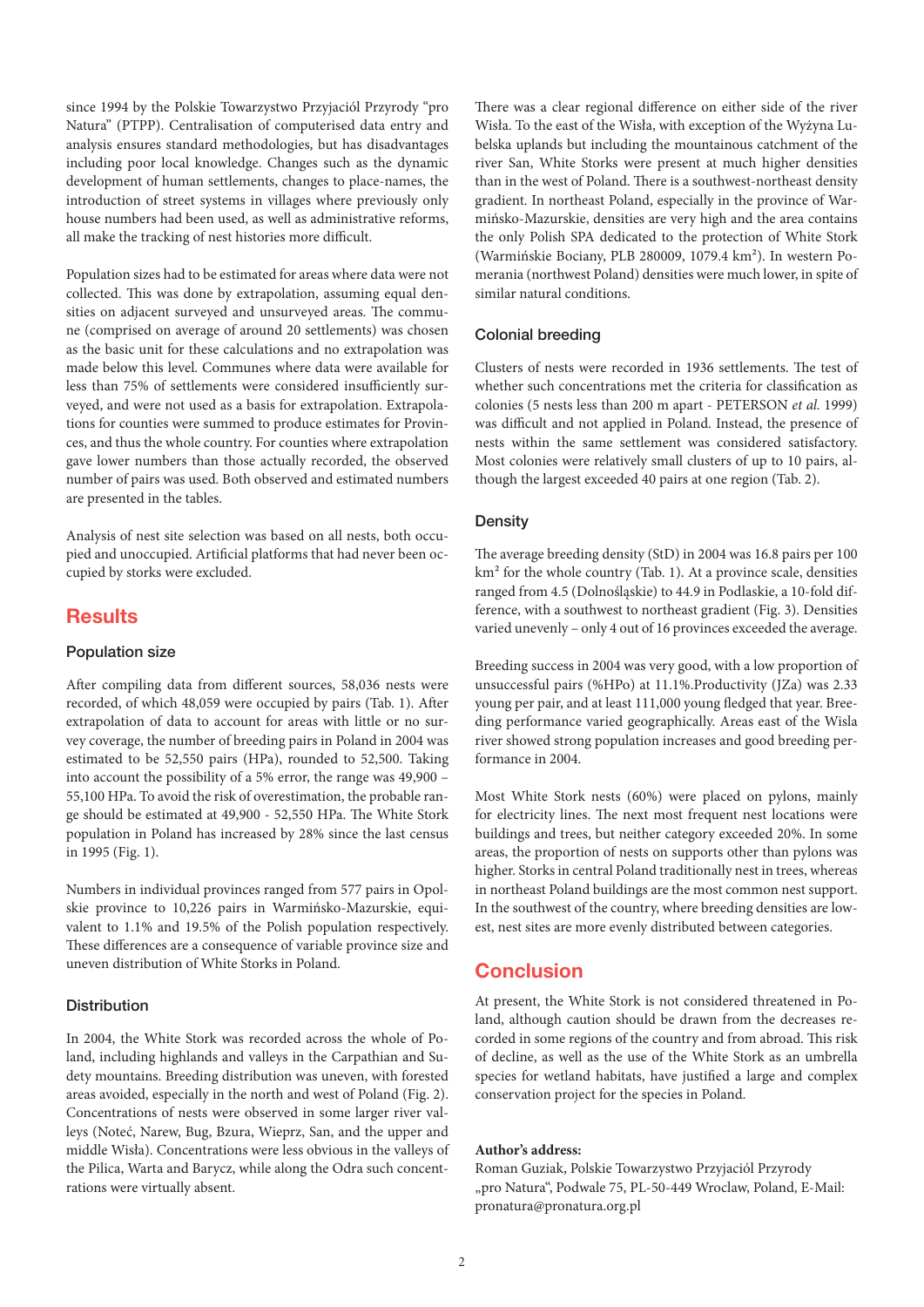## **References**

- GUZIAK, R. & Z. JAKUBIEC (1999). Der Weißstoch *Ciconia ciconia* in Polen im Jahr 1995 - Verbreitung, Bestand und Schutzstatus. In: H. Schulz (Ed.) (1999). Weißstorch im Aufwind? - White Storks on the up? - Proceedings, Internat. Symp. on the White Stork, Hamburg 1996: 171. NABU, Bonn.
- GUZIAKA, R. & Z. JAKUBCA, (2006). Bocian bialy *Ciconia ciconia* (L.) w Polsce w roku 2004. 432. Pro Natura, Wroclaw.
- INDYKIEWICZ, P. (2006). House Sparrow *Passer domesticus*, Starling *Sturnus vulgaris*, Tree Sparrow *Passer montanus* and other residents of nests of the White Stork *Ciconia ciconia*. In: P. Tryjanowski, T. H. Sparks & L. Jerzak (Eds.) (2006). The White Stork in Poland: studies in biology, ecology and conservation: S. 225 Bogucki Wydawnictwo Naukowe, Poznan.

Tab. 1. Results of the 6<sup>th</sup> International White Stork Census 2004 in Poland. **Ergebnisse des 6. Internationalen Weißstorchzensus in Polen.** 

| <b>Parameters</b>                                 | <b>Values</b> |
|---------------------------------------------------|---------------|
| Number of nests; H                                | 58,036        |
| Pairs counted; HPa counted                        | 48,059        |
| Pairs estimated; HPa estimated                    | 52,550        |
| Single birds; HE                                  | 826           |
| Successful pairs; HPm                             | 42,432        |
| Pairs without success; HPo                        | 5,279         |
| Percentage of unsuccessful pairs; % HPo           | 11.1          |
| Pairs with unkown success; HPx                    | 348           |
| total number of fledgelings; JZG                  | 110,930       |
| Productivity [JZG/HPa]; JZa                       | 2.33          |
| Mean fledged brood size [JZG/HPm]; JZm            | 2.61          |
| Population density [HPa/100km <sup>2</sup> ]; StD | 16.8          |

- JAKUBIEC, Z. (1985). The population of the White Stork *Ciconia ciconia* (L.) in Poland. I. Number and Reproduction of the White Stork according to results of field control and inquiry data. Stud. Nat., A., 28, 262 S.
- JAKUBIEC, Z., P. PROFUS & J. SZECÓWKA (1986). Zum Status des Weißstorchs (*Ciconia ciconia*) in Polen. Beih. Veröff. Nat.sch. Landsch.pfl. Bad.-Württ., 43, 131.
- PROFUS, P., Z. JAKUBIEC & P. MIELCZAREK (1989). Zur Situation des Weißstorchs, *Ciconia ciconia* L., in Polen, Stand 1984. In: G. Rheinwald, J. Ogden & H. Schulz" (Eds.) (1989). Weißstorch - White Stork, Proc. I Int. Stork Conserv. Symp., Schriftenreihe des DDA 10: 81. Dachverband Deutscher Avifaunisten.

#### **Tab. 2. Numbers of White Stork colonies in the provinces (Voivodeship) of Poland, 2004.**

**Anzahl der Weißstorchkolonien in den Woiwodschaften Polens.**

| <b>Province: Voivodeship</b> | size categories - HPa |                |          |                |                |                |  |
|------------------------------|-----------------------|----------------|----------|----------------|----------------|----------------|--|
|                              | > 5                   | >10            | >15      | > 20           | >30            | >40            |  |
| Dolnośląskie                 | 5                     | 0              | $\Omega$ | 0              | 0              | 0              |  |
| Kujawsko-Pormorskie          | 36                    | 2              | $\Omega$ | 0              | 0              | 0              |  |
| Lubelskie                    | 300                   | 53             | 18       | 6              | 0              | 0              |  |
| Lubuskie                     | 28                    | 4              | 3        | $\overline{2}$ | 0              | 0              |  |
| łódzkie                      | 6                     | 0              | 0        | 0              | 0              | 0              |  |
| Mazowieckie                  | 152                   | 11             | 3        | 0              | 0              | 0              |  |
| Małopolskie                  | 24                    | 3              | 0        | 0              | 0              | 0              |  |
| Opolskie                     | $\overline{2}$        | 0              | 0        | $\Omega$       | 0              | 0              |  |
| Podkarpackie                 | 126                   | 26             | 6        | $\overline{2}$ | 0              | 0              |  |
| Podlaskie                    | 485                   | 108            | 26       | 11             | $\overline{2}$ | 0              |  |
| Pomorskie                    | 63                    | $\overline{7}$ | 3        | $\mathbf{1}$   | 0              | 0              |  |
| Śląskie                      | 14                    | 0              | $\Omega$ | 0              | 0              | 0              |  |
| Świętokrzyskie               | 3                     | 0              | 0        | 0              | 0              | 0              |  |
| Warmińsko-Mazurski           | 629                   | 178            | 64       | 28             | 7              | 4              |  |
| Wielkopolski                 | 38                    | 4              | 1        | 0              | 0              | 0              |  |
| Zachodniopomorski            | 25                    | 3              | 0        | 0              | 0              | 0              |  |
| <b>POLSKA</b>                | 1936                  | 399            | 124      | 50             | 9              | $\overline{4}$ |  |



**Fig. 1. Development of the breeding population of the White Stork in Poland since 1974. Populationsentwicklung des Weißstorchs in Polen seit 1974.**